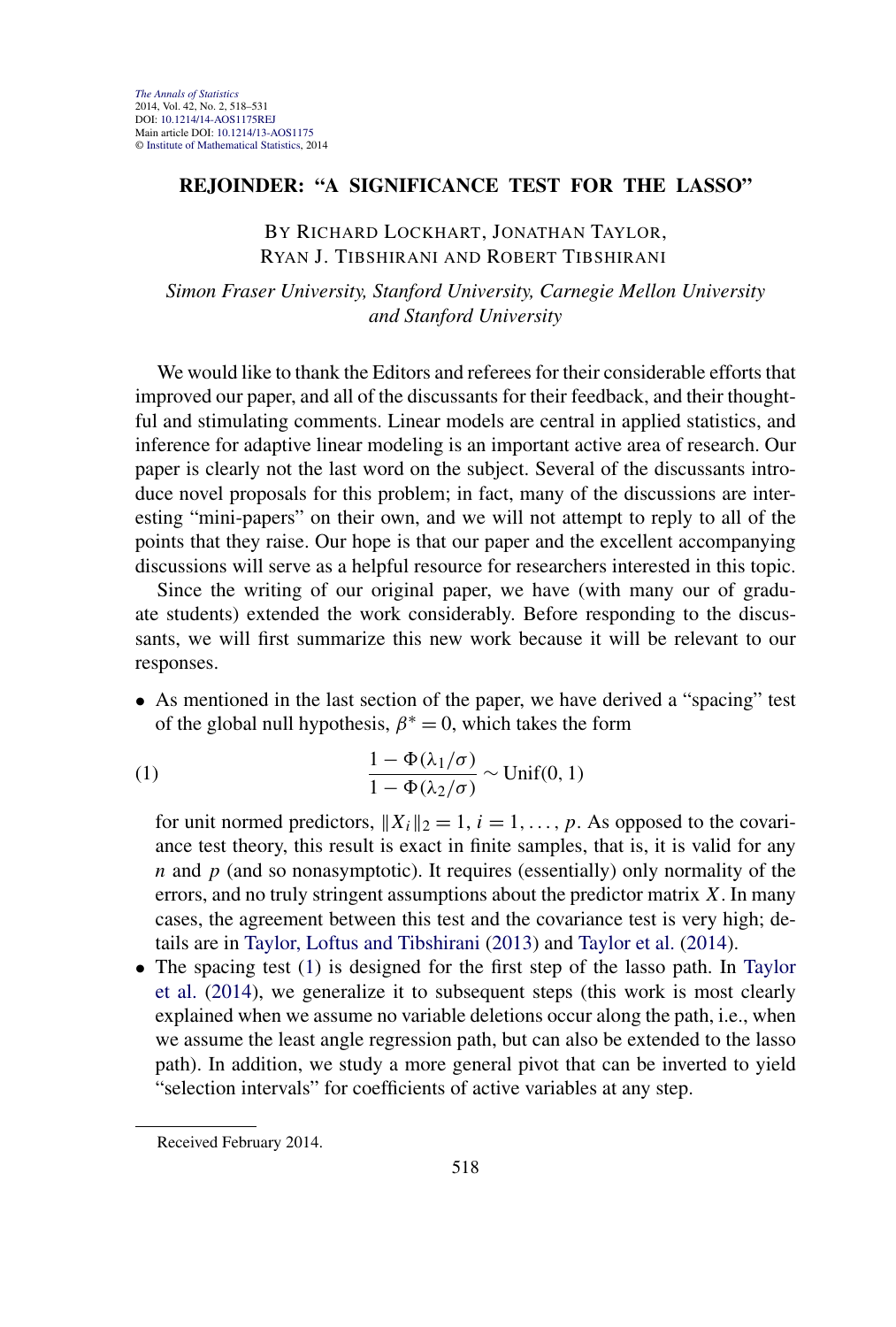- <span id="page-1-0"></span>• Similar ideas can be used to derive *p*-values and confidence intervals for lasso active or inactive variables at any *fixed value* of *λ*; see [Lee et al.](#page-13-0) [\(2013\)](#page-13-0).
- It should be noted that, in their most general form, both of the above tests—the test at knot values of *λ* in [Taylor et al.](#page-13-0) [\(2014\)](#page-13-0) and the test at fixed values of *λ* in [Lee et al.](#page-13-0) [\(2013\)](#page-13-0)—do not assume that the underlying true model is actually sparse or even linear. For an arbitrary underlying mean vector  $\mu \in \mathbb{R}^n$ , the setup allows for testing whether linear contrasts of the mean are zero, that is,  $\eta^T \mu = 0$ for some  $\eta \in \mathbb{R}^n$ . Importantly, the choice of  $\eta$  can be random, that is, it can depend on the lasso active model at either a given step or a given value of *λ*—in other words, both setups can be used for *post-selection inference*.
- The question of how to use the sequential *p*-values from the covariance test (or spacing test) is not a simple one. As was also mentioned in the last section of our paper, in [Grazier G'Sell et al.](#page-13-0) [\(2013\)](#page-13-0), we propose procedures for dealing with the sequential hypothesis that have good power properties, and have provable false discovery rate control. The simplest approach we call "ForwardStop," which rejects for steps  $1, 2, ..., \hat{k}_F$  where  $\hat{k}_F = \max\{k : (1/k) \sum_{i=1}^k Y_i \le \alpha\}$ , and  $Y_i =$  $-\log(1 - p_i)$ .

We will now briefly respond to the discussants.

**1. Bühlmann, Meier and van de Geer.** We thank Professors Bühlmann, Meier and van de Geer for their extensive and detailed discussion—they raise many interesting points. Before addressing these, there are a few issues worth clarifying.

• These authors rewrite the covariance test in what they claim is an alternate form. Sticking to the notation in our original paper, the quantity that they consider is

$$
T(A, \lambda_{k+1}) = (\|y - X_A \tilde{\beta}_A(\lambda_{k+1})\|_2^2 + \lambda_{k+1} \|\tilde{\beta}_A(\lambda_{k+1})\|_1)/\sigma^2 - (\|y - X\hat{\beta}(\lambda_{k+1})\|_2^2 + \lambda_{k+1} \|\hat{\beta}(\lambda_{k+1})\|_1)/\sigma^2.
$$

(In Bühlmann et al. the quantities *A* and  $\lambda_{k+1}$  above are written as  $\hat{A}_{k-1}$  and  $\hat{\lambda}_{k+1}$ .) This is not actually equivalent to the covariance statistic. Expanding the above expression yields

$$
2(\langle y, X\hat{\beta}(\lambda_{k+1})\rangle - \langle y, X_A\tilde{\beta}_A(\lambda_{k+1})\rangle)/\sigma^2
$$
  
+ 
$$
\|X_A\tilde{\beta}_A(\lambda_{k+1})\|_2^2 - \|X\hat{\beta}(\lambda_{k+1})\|_2^2 + \lambda_{k+1}(\|\tilde{\beta}_A(\lambda_{k+1})\|_1 - \|\hat{\beta}(\lambda_{k+1})\|_1),
$$

which is (two times) the covariance test statistic plus several additional terms (the difference in squared  $\ell_2$  norms of fitted values, plus  $\lambda_{k+1}$  times the difference in  $\ell_1$  norms of coefficients). These additional terms can be small, especially if  $\lambda_k$  and  $\lambda_{k+1}$  are close together, since in this case the solutions  $\hat{\beta}(\lambda_{k+1})$  and  $\tilde{\beta}_A(\lambda_{k+1})$  can themselves be close—however, they are certainly not zero. We wonder whether this discrepancy has affected the simulation results of Bühlmann et al., in Section 5 of their discussion.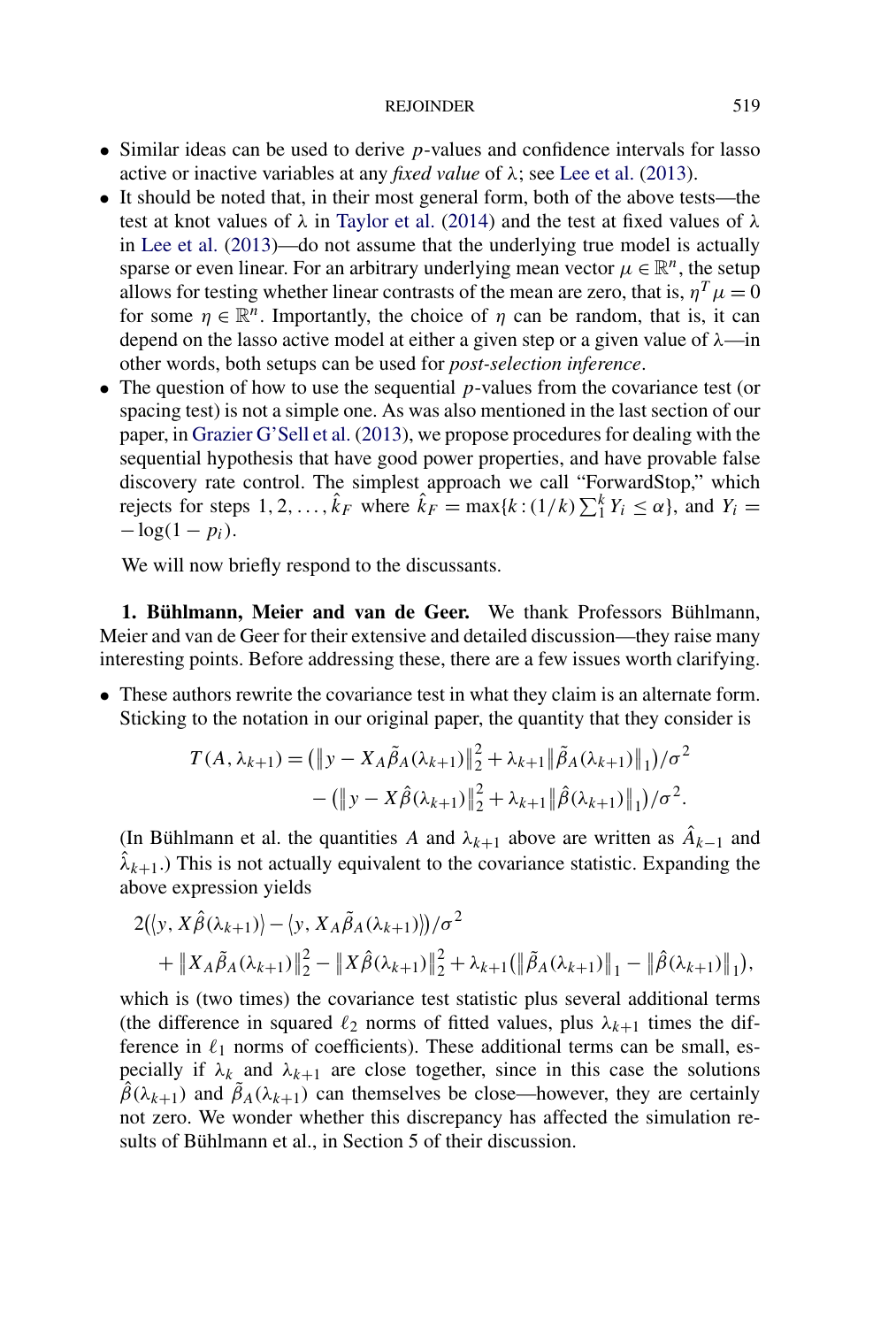• The authors note that the asymptotic null distributions that we derive for the covariance test statistic require that  $\mathbb{P}(B) \to 1$  as  $n, p \to \infty$ , for a particular event *B*. This event is defined slightly differently in Section 3.2, which handles the orthogonal *X* case, than it is in Section 4.2, which handles the general *X* case. Regardless, the event *B* can be roughly interpreted as follows: "the lasso active model at the given step *k* converges to a fixed model containing the truth (i.e., its active set contains the truly active variables, and its active signs match those of the truly active coefficients)."

Bühlmann et al. comment that, to ensure that  $\mathbb{P}(B) \to 1$ , we assume a "betamin" condition and an "irrepresentable-type" condition. However, this is not quite correct. The main result of our paper, Theorem 3 in Section 4.2, *assumes that*  $\mathbb{P}(B) \to 1$ , and uses an irrepresentable-type condition to ensure that the conditions of the critical Lemma 8 are met—namely, that each quantity  $M^+(j_k, s_k)$  diverges to  $\infty$  quickly enough. There is no beta-min condition employed here. If we were to have additionally assumed a beta-min type condition, then from this we could have shown that  $\mathbb{P}(B) \to 1$ . Instead, we left  $\mathbb{P}(B) \to 1$ as a direct assumption, for good reason: as described in the remarks following Theorem 3, we believe there are weaker sufficient conditions for  $\mathbb{P}(B) \to 1$  that do not require the true coefficients to be well separated from zero—remember, for the event *B* to hold we only need the computed active set to contain the set of the true variables, not equal it.

This distinction—between exact variable recovery and correct variable screening—is an important one. Figure 1 in the discussion by Bühlmann et al. shows empirical probabilities of exact variable recovery by the lasso. It demonstrates that, as the size  $k_0$  of the true active set increases, the minimum absolute value of true nonzero coefficients must be quite high in order for the lasso to recover the exact model with high probability. But the story is quite different when we look at variable screening; see our Figure [1](#page-3-0) below, which replicates the simulation setup of Bühlmann et al., but now records the empirical probabilities that the computed lasso model contains the true model, after some number of steps  $k \geq k_0$ . We can see that the story here is much more hopeful. For example, while the underlying model with  $k_0 = 10$  truly nonzero coefficients cannot be consistently recovered after  $k = 10$  lasso steps, even when beta-min is large (middle panel), this model is indeed consistently contained in the computed lasso model after  $k = 20$  steps, even for very modest values of beta-min. What this means for the covariance test, in such a setup: the asymptotic Exp*(*1*)* null distribution of the covariance statistic kicks in at some step  $k \geq k_0$ , and we start to see large *p*-values. Then, by failing to reject the null hypothesis, we correctly screen out a sizeable proportion of truly inactive variables.<sup>1</sup>

<sup>&</sup>lt;sup>1</sup>To be fair, we are certain that Bühlmann et al. are familiar with the screening properties of the lasso, given some of these authors' own pioneering work on the subject. Our intention here is to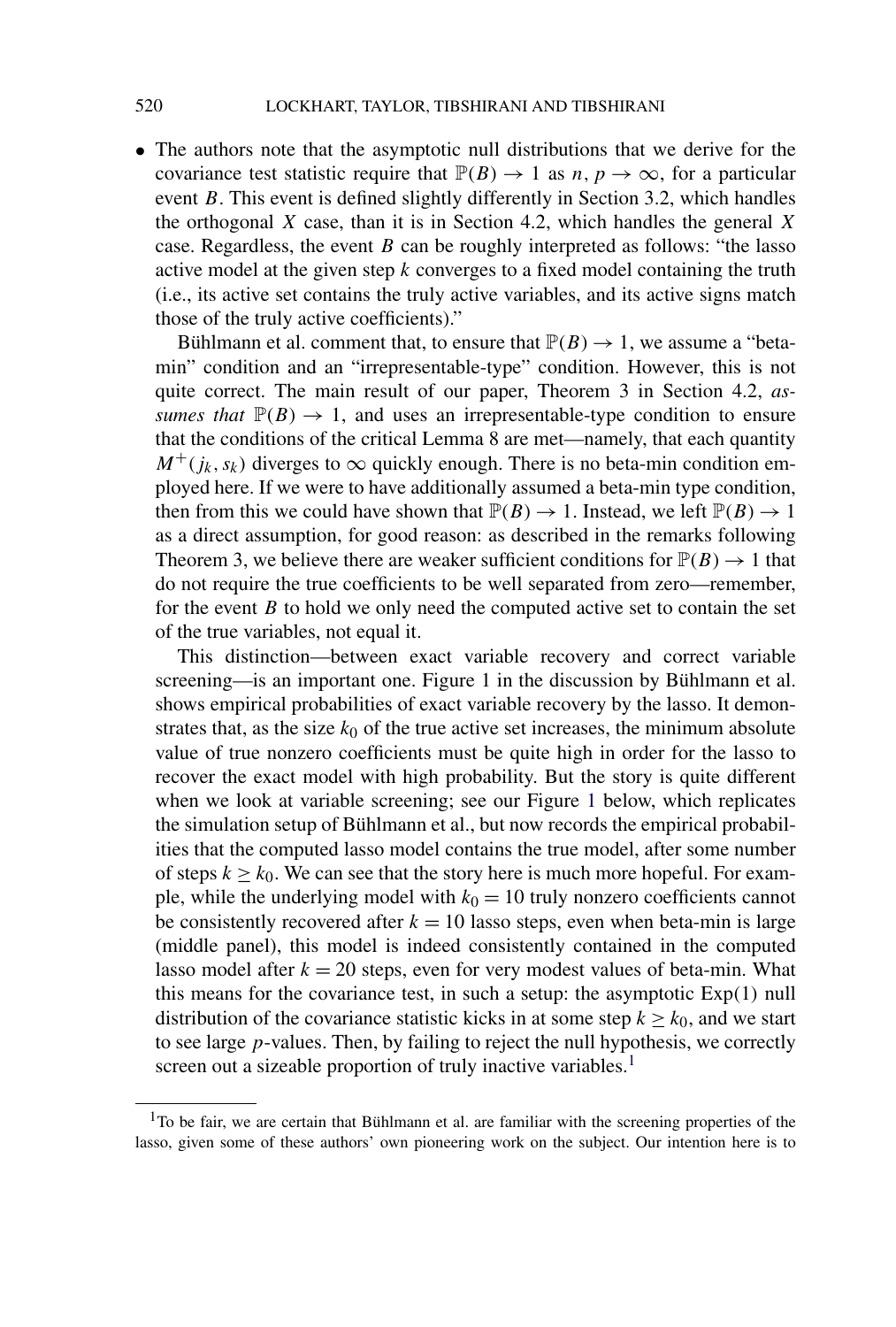<span id="page-3-0"></span>

FIG. 1. *Replication of the simulation setup considered in the discussion by Bühlmann et al*., *but now with attention being paid to correct variable screening*, *rather than exact variable recovery*. *Here*, *k*0 *denotes the true number of nonzero coefficients*, *and k the number of chosen lasso predictors* (*steps along the lasso path*). *We see that*, *with high probability*, *the true model is contained in the first* 5, 15 *or* 20 *chosen predictors*.

In any case, it is important to point out that the newer sequential testing procedure in [Taylor et al.](#page-13-0) [\(2014\)](#page-13-0) and the fixed-*λ* testing procedure in [Lee et al.](#page-13-0) [\(2013\)](#page-13-0) do not assume a beta-min or irrepresentable condition whatsoever, and do not require any conditions like  $\mathbb{P}(B) \to 1$ .

Now we respond to some of the other points raised. One of the remarks that we made after the main result in Theorem 3 of our original paper claims that this result can be extended to cover just the "strong" true variables (ones with large coefficients), and not necessarily the "weak" ones (with small coefficients). Bühlmann et al. comment that such an extension would likely require a "zonal" assumption, that bounds the number of small true coefficients, as in [Bühlmann and Mandozzi](#page-13-0) [\(2013\)](#page-13-0). As a matter of fact, we know a number of examples, with many small nonzero coefficients, for which the conclusions of Theorem 3 continue to hold. In any case, we emphasize that the newer sequential test of [Taylor et al.](#page-13-0) [\(2014\)](#page-13-0) does not need to make any assumption of this sort, and neither does the fixed-*λ* test of [Lee et al.](#page-13-0) [\(2013\)](#page-13-0).

Properly interpreting the covariance test *p*-values, as Bühlmann et al. point out, can be tricky. But we believe this comes with the territory of a conditional test for

clarify the assumptions made in the covariance test theory, and in particular, clarify what it means to consider  $\mathbb{P}(B) \to 1$ . Bühlmann et al. do discuss variable screening, and remark that achieving such a property in practice seems unrealistic, referring to their Figure 1 as supporting evidence. However, as explained above, their Figure 1 examines the probability of exact model recovery, and not screening.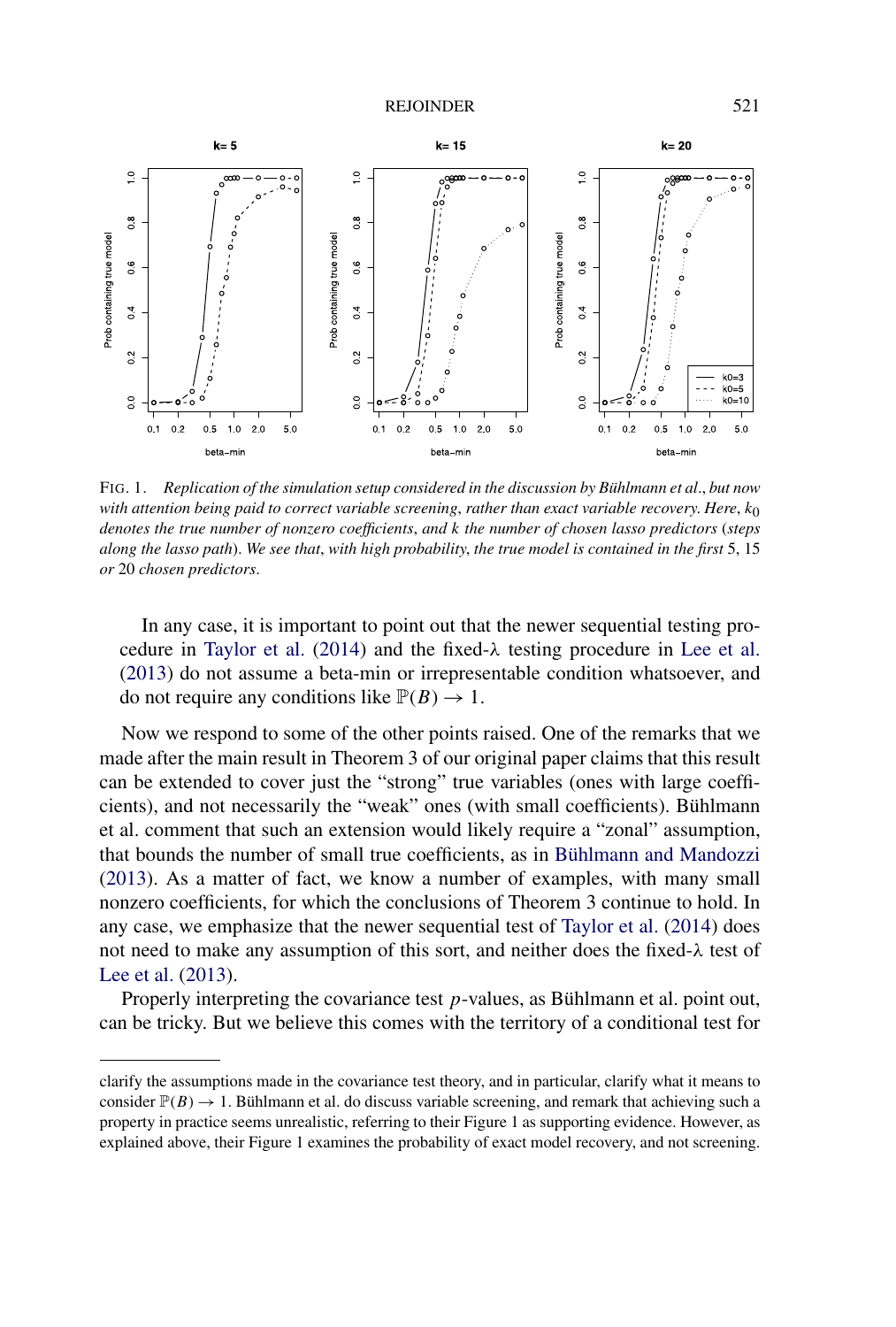adaptive regression, since the null hypothesis is random (and, as Bühlmann et al. note, is an unobserved event). Consider the wine dataset from Section 7.1 of our original paper as an example. Looking at the *p*-values in right panel of Table 5, one might be tempted to conclude from the *p*-value of 0.173 in the fourth line that the constructed lasso model with alcohol, volatile acidity and sulphates contains all of the truly active variables. There are potentially several problems with such an interpretation (one of which being that we have no reason to believe that the true model here is actually linear), but we will focus on the most flagrant offense: because the constructed lasso model is random, the *p*-value of 0.173 reflects the test of a random null hypothesis, and so we cannot generally use it to draw conclusions about the specific variables alcohol, volatile acidity, sulphates that happened to have been selected in the current realization. The *p*-value of 0.173 does, however, speak to the significance of the 3-step lasso model, that is, the lasso model after 3 steps along the lasso path—said differently, we can think of this *p*-value as reflecting the significance of the 3 "most important" variables as deemed by the lasso. This properly accounts for the random nature of the hypothesis (as in any realization, the identity of these first 3 active variables may change), and is an example of valid post-selection inference.

Of course, one may ask: is this really what should be tested? That is, instead of inquiring about the significance of the 3-step lasso procedure, would a practitioner not actually want to know about the significance of the variables alcohol, volatile acidity and sulphates in particular? In a sense, this is really a question of philosophy, and the answer is not clear in our minds. Here, though, is a possibly helpful observation: when we consider a single wine data set, testing the significance of the (fixed) variables alcohol, volatile acidity and sulphates (after these 3 have been selected as active by the lasso) seems more natural; but when we consider a sequence of testing problems, in which we observe a new wine data set and rerun the lasso for 3 steps on each of a sequence of days 1*,* 2*,* 3*,...,* testing the significance of the (random) 3-step lasso procedure seems more appropriate.

[As an important side note, in the finite sample spacing test given in [Taylor et al.](#page-13-0) [\(2014\)](#page-13-0), one can argue that both interpretations are valid, since our inference in this work is based on conditioning on the value of the selected variables.]

In Tables 1 and 2 of their discussion, Bühlmann et al. compare their approach to the covariance test in terms of false positive and false negative rates. In our original paper, we had not specified a sequential stopping rule for the covariance test, and it is not clear to us that the two they used were reasonable. (Additionally, we are not sure what form they assumed for the covariance test, as the representation they present, based on the difference in lasso criterion values, is not equivalent to the covariance statistic; see the first clarification bullet point above.) Bühlmann et al. kindly sent us their R code for their procedure, and we applied it to a subset of their examples, corresponding to the setup in the second row of each of their Tables 1 and 2. The results of 1000 simulations are shown in Table [1.](#page-5-0) There are two setups: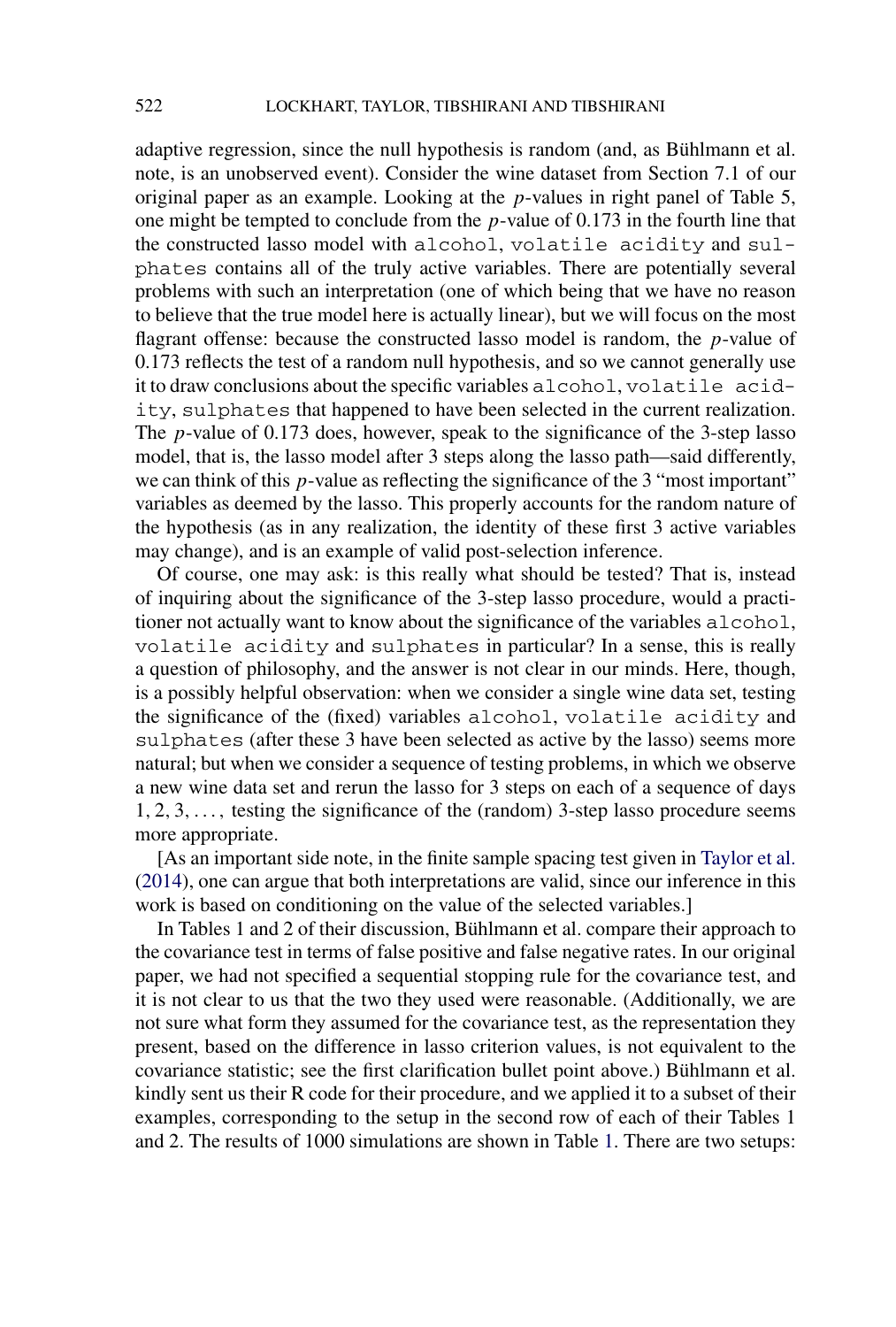#### TABLE 1

<span id="page-5-0"></span>*Results of a simulation study*, *repeating the setup in the second row of each of Tables* 1 *and* 2 *from the Bühlmann et al*. *discussion*. *Shown are the average number of predictors called significant* (*out of p* = 80 *or* 200), *the average number of false and true positives*, *the familywise error rate and the false discovery rate*

|                                    | Ave number called signif. | Ave FP | Ave TP | <b>FWER</b> | <b>FDR</b> |
|------------------------------------|---------------------------|--------|--------|-------------|------------|
|                                    | $n = 100, p = 80$         |        |        |             |            |
| (1) de-spars (estimated $\sigma$ ) | 6.89                      | 0.05   | 6.84   | 0.04        | 0.01       |
| (2) de-spars (true $\sigma$ )      | 17.29                     | 7.36   | 9.93   | 0.98        | 0.43       |
| (3) covTest/forwStop               | 4.81                      | 0.25   | 4.55   | 0.28        | 0.05       |
|                                    | $n = 100, p = 200$        |        |        |             |            |
| (1) de-spars (estimated $\sigma$ ) | 3.35                      | 0.04   | 3.30   | 0.04        | 0.01       |
| (2) de-spars (true $\sigma$ )      | 44.52                     | 34.81  | 9.71   | 1.00        | 0.78       |
| (3) covTest/forwStop               | 4.29                      | 0.31   | 3.97   | 0.26        | 0.07       |

 $n = 100$ ,  $p = 80$ , and  $n = 100$ ,  $p = 200$ . In line 1 of each, we applied their desparsification technique, using the same estimate of  $\sigma$  as in their discussion. We found that this commonly overestimates  $\sigma$  by  $>100\%$ , so in line 2 we use the true value,  $\sigma = 1$ . Line 3 uses the covariance test with the ForwardStop rule of [Grazier G'Sell et al.](#page-13-0) [\(2013\)](#page-13-0), and the true  $\sigma = 1$ , designed to control the FDR at 5%. We see that the de-spars rule does well with the inflated estimate of  $\sigma$ , but produces far too many false positives when the true value of  $\sigma$  is used. Reliance on a inflated variance estimate does not seem like a robust strategy, but perhaps there is a way to resolve this issue. (In all fairness, Bühlmann et al. told us that they are aware of this.) The covariance test with ForwardStop does a reasonable job of controlling the FDR, while capturing just under half of the true signals.

**2. Interlude: Conditional or fixed hypothesis testing?** We would like to highlight some of the differences between conditional and fixed hypothesis testing. This section is motivated by the comments of Bühlmann et al., as well as the referees and Editors of our original article, and personal conversations with Larry Wasserman.

Though it has been said before, it is worth repeating: the covariance test does not give *p*-values for classic tests of fixed hypotheses, such as  $\beta_S^* = 0$  for a fixed subset  $S \subseteq \{1, ..., p\}$ ; however, it was not designed for this purpose. As we see it: conditional hypothesis tests like the covariance test, and fixed hypothesis tests like that of [van de Geer, Bühlmann and Ritov](#page-13-0) [\(2013\)](#page-13-0) and many others (see the references in Section 2.5 of our original paper) are two principally different approaches for assessing significance in high-dimensional modeling. The motivation behind the covariance test and others is that often a practitioner becomes interested in assessing the significance of a variable only *because* it has been entered into the active set by a fitting procedure like the lasso. If this matches the actual workflow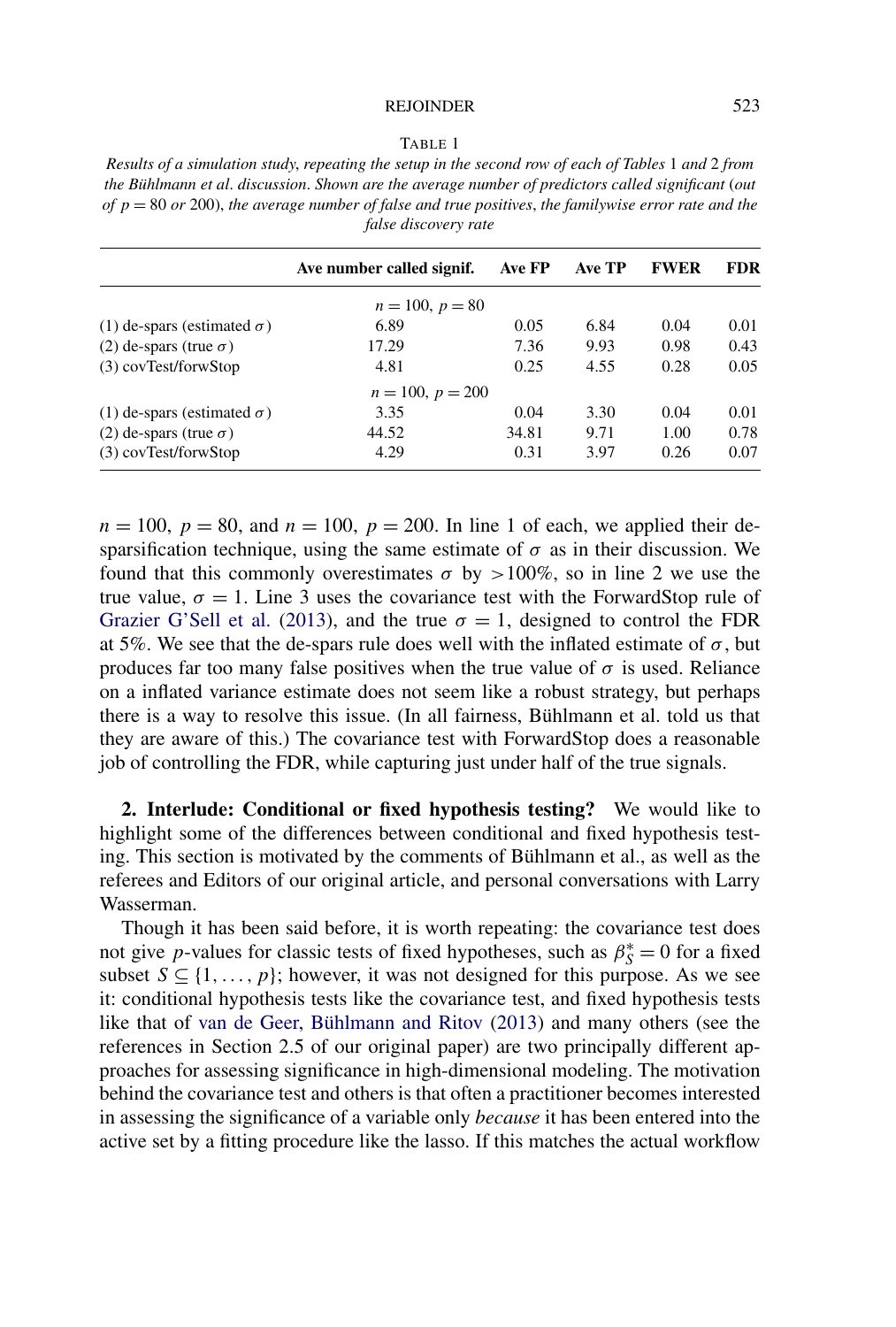of the practitioner, then the covariance test or other conditional tests seem to be best-suited to his or her needs. A resulting complexity is that interpretation here must be drawn out carefully (refer back to Section [1\)](#page-1-0).

On the other hand, the idea behind fixed tests like that of [Zhang and Zhang](#page-13-0) [\(2014\)](#page-13-0), [van de Geer, Bühlmann and Ritov](#page-13-0) [\(2013\)](#page-13-0) and [Javanmard and Montanari](#page-13-0) [\(2013\)](#page-13-0), (or at least, a typical use case in our view) is to compute *p*-values for all fixed hypothesis  $\beta_j^* = 0$ ,  $j = 1, ..., p$ , and then perform a multiple testing correction at the end to determine global variable significance. Even though the lasso may have been used to construct such *p*-values, the practitioner is to pay no attention to its output—in particular, to its active set. And of course, the final model output by this testing procedure (which contains the variables deemed significant) may or may not match the lasso active set. The appeal of this approach lies in the simplicity and transparency of its conclusions: each computed *p*-value is associated with a familiar, classical hypothesis test,  $\beta_j^* = 0$  for a fixed *j*. In fact, we too like this approach, as it is very direct. One drawback is that it is unclear how this might be used for post-selection inference, if that is what is desired by the practitioner.

We note the conditional perspective is not really a foreign one, as it is indeed completely analogous to the (proper) interpretation of cross-validation errors for the lasso or forward stepwise regression. In this setting, to estimate the expected test error of a *k*-step model computed by, say, the lasso, we rerun the lasso for *k* steps on a fraction of the data set, record the observed validation error on heldout data, and repeat this a number of times. This yields a final estimate of the expected test error for the *k*-step lasso model; but importantly, in each iteration of cross-validation, the selected variables will likely have changed (since the lasso is being run on different data sets), and so it is really only appropriate to regard cross-validation as producing as error estimate for the *k*-step lasso procedure, not for the particular realized model of size *k* that was fit on the entire data set.

Lastly, we draw attention to a connection between our work on post-selection inference, and the de-biasing techniques pursued by [Zhang and Zhang](#page-13-0) [\(2014\)](#page-13-0), [van de](#page-13-0) [Geer, Bühlmann and Ritov](#page-13-0) [\(2013\)](#page-13-0) and [Javanmard and Montanari](#page-13-0) [\(2013\)](#page-13-0). In Section 7.1 of [Lee et al.](#page-13-0) [\(2013\)](#page-13-0), we show how the framework developed in this paper can be used to form intervals or tests for the components of a de-biased version of the true coefficient vector, that is, something like a *population analog* of the de-biased estimator studied by these authors. Under the appropriate sufficient conditions [e.g., the same as those in [Javanmard and Montanari](#page-13-0) [\(2013\)](#page-13-0)], these population de-biased coefficients converge to the true ones, so these tests and intervals are also valid for the underlying coefficients as well.

**3. Buja and Brown.** We thank Professors Buja and Brown for their scholarly summary of inference in adaptive regression. We learned a great deal from it and we enthusiastically recommend it to readers. They discuss in detail the forward stepwise approach, and outline many different ways to carry out inference in this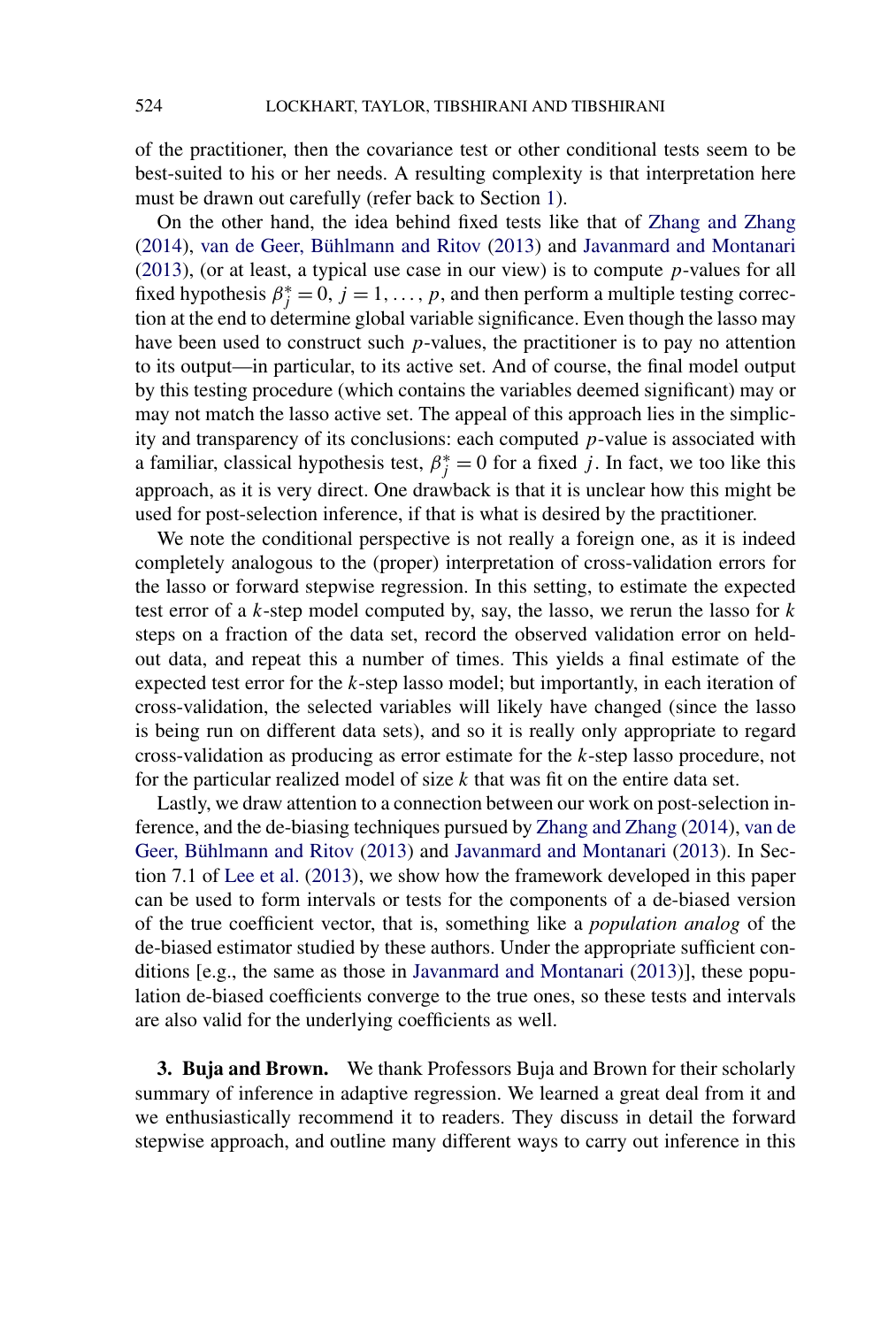setting. To explore the *t*max proposal in their discussion, we carried out a simulation study. It turns out that this is helpful in illustrating the special properties of the covariance test with null distribution  $Exp(1/k)$ , as well as the spacing *p*-values [\[Taylor et al.](#page-13-0) [\(2014\)](#page-13-0)].

With  $n = 50$ ,  $p = 10$ , we generated standardized Gaussian predictors, the population correlation between predictors *j* and *j'* being  $0.5|j-j'|$ . The true coefficients were  $\beta^* = 0$ , and the marginal error variance was  $\sigma^2 = 1$ . The middle and bottom panels of Figure 2 show quantile–quantile plots of the covariance *p*-values and spacing *p*-values for the first four steps of the least angle regression path [see [\(1\)](#page-0-0) for the spacing test in the first step, and [Taylor et al.](#page-13-0) [\(2014\)](#page-13-0) for subsequent steps].



FIG. 2. *Simulation of p-values for the first four steps of using the test in* [\(2\)](#page-8-0) *with forward stepwise regression* (*top row*), *the covariance test* (*middle row*), *and the spacing test* (*bottom row*). *Details are given in the text*.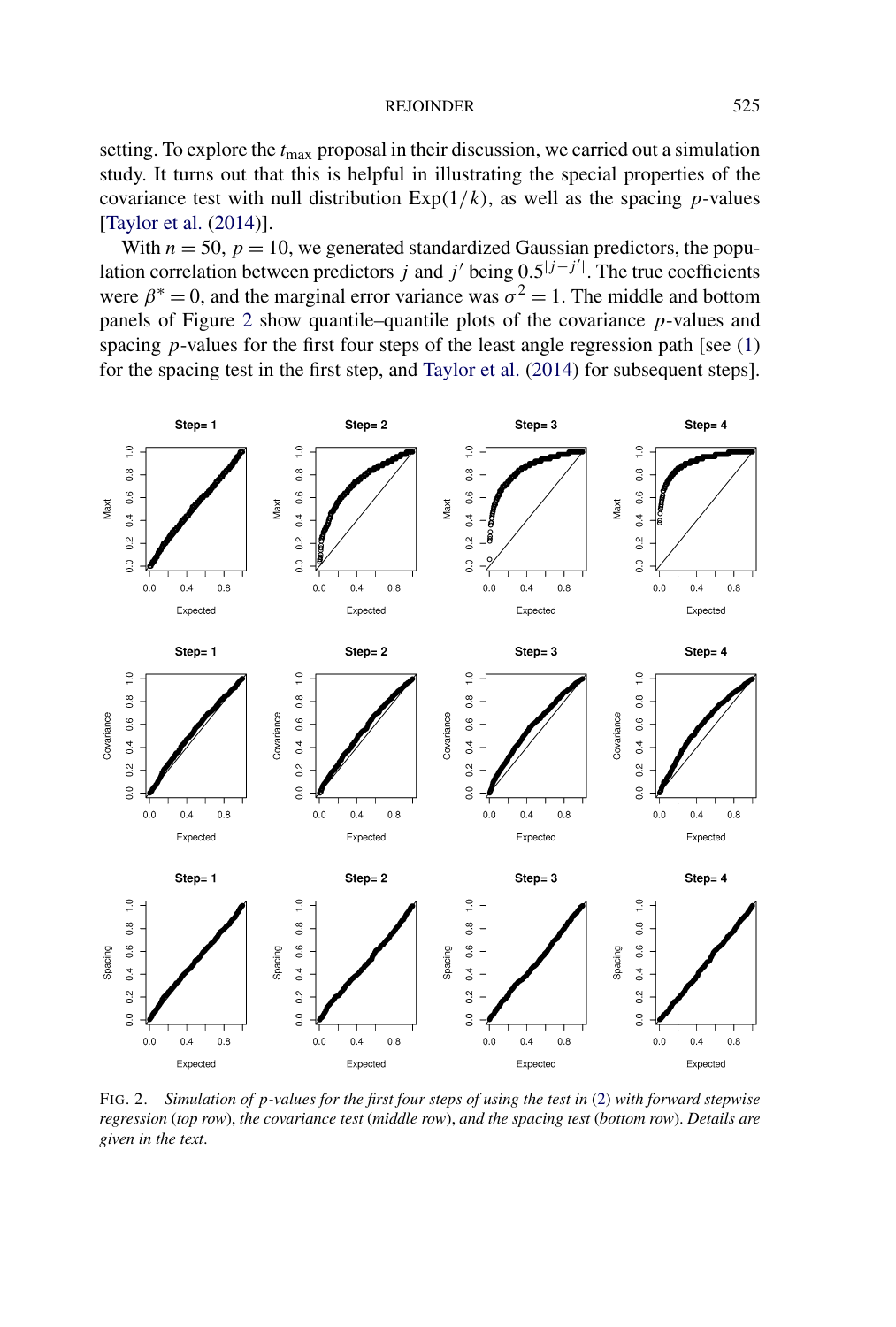<span id="page-8-0"></span>In the top panel, we have applied forward stepwise regression, using the test statistic

(2) 
$$
t_{\max}(y) = \max_{j=k,...,p} |t^{(j)}(y)|
$$
 where  $t^{(j)}(y) = \frac{\langle X_{j \cdot A}, y \rangle}{\|X_{j \cdot A}\|_2}$ ,

per the proposal of Buja and Brown. Here, *A* is the set of active variables currently in the model and  $X_{i}$ <sup>*A*</sup> denotes the *j*th predictor orthogonalized with respect to these variables. Note that we have used the true value  $\sigma^2 = 1$  in (2) (and in the covariance and spacing tests as well). As suggested by Buja and Brown, we simulated  $\varepsilon \sim N(0, I)$  in order to estimate the *p*-value  $\mathbb{P}(t_{\text{max}}(\varepsilon) > t_{\text{max}}(y)).$ 

All three tests look good at the first step, but the forward stepwise test based on (2) becomes more and more conservative for later steps. The reason is that the covariance test and the spacing test (even moreso) properly account for the selection events up to and including step *k*. To give a concrete example, the forward stepwise test ignores the fact that at the second step, the observed *t*max is the *second* largest value of the statistic in the data, and erroneously compares it to a null distribution of *largest*  $t_{\text{max}}$  values. This creates a conservative bias in the *p*-value. If predictor *j* were chosen at the first step of the forward stepwise procedure, then a correct numerical simulation for *t*max at the second step would generate  $y^* = X_j \hat{\beta}_j + \varepsilon$  (with  $\hat{\beta}_j$  being the least squares coefficient on variable *j*), and only keep those *y*<sup>∗</sup> vectors for which predictor *j* is chosen at the first step, using these to compute  $t_{\text{max}}(y^*)$  [which equals  $t_{\text{max}}(\varepsilon)$ ]. Such a simulation setup might be practical for a few steps, but would not be practical beyond that, though there do exist efficient algorithms for sampling from such distributions. Remarkably, the covariance and spacing tests are able carry out this conditioning analytically.

On a separate point, we agree with Buja and Brown that inferences should not typically focus on the true regression coefficients when predictors are highly correlated, and even the definition of FDR seems debatable in that setting. In [Grazier G'Sell, Hastie and Tibshirani](#page-13-0) [\(2013\)](#page-13-0), we propose an alternative definition of FDR, called the "Uninformative Variable Rate" (UVR), which tries to finesse this issue by projecting the true mean  $X\beta^*$  onto the set of predictors in the current model. A selection is deemed a false positive if it has a zero coefficient in this projection. For example, in a model with  $\beta_1^* = 5$ ,  $\beta_2^* = 0$  and Cor $(X_1, X_2) = 0.95$ , the selection of  $X_2$  by itself would be considered a false positive in computing the FDR. But this does not seem reasonable, and the UVR would instead consider it a true positive.

As Buja and Brown mentioned, we have proposed a method for combining sequential *p*-values to achieve FDR control in [Grazier G'Sell et al.](#page-13-0) [\(2013\)](#page-13-0). But we believe there is more to do, especially in light of the last point just raised.

Finally, as they remark, our tests will not be valid if the practitioner uses them in combination with other selection techniques, or as they put it, the data analyst is "arbitrarily informal in their meta-selection of variable selection methods." As they point out, the POSI methods they propose in [Berk et al.](#page-13-0) [\(2013\)](#page-13-0) are valid even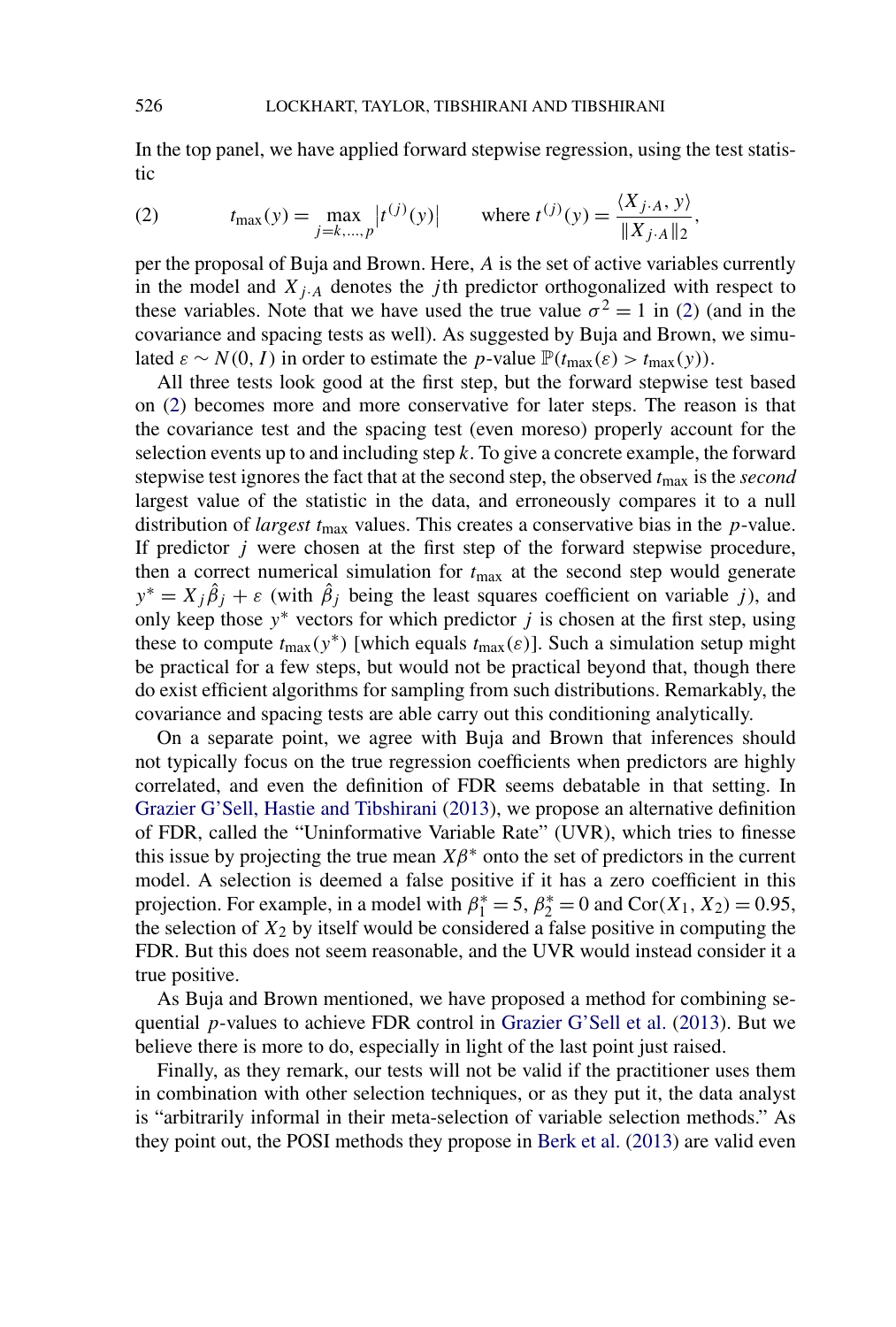in that situation. This is a very nice property, but of course the pressing question is: are the inferences too conservative as a result of protecting the type I error in such a broad sense?

**4. Cai and Yuan.** We are grateful to Professors Cai and Yuan for their suggestion of an alternative test based on the Gumbel distribution. In the most basic setting, testing at the first step (i.e., global null hypothesis) in the orthogonal *X* setting, both our proposal and theirs stem from the same basic arguments. To see this, suppose that  $V_1 \geq \cdots \geq V_p > 0$  are the ordered absolute values of a sample from a standard normal distribution. Then, as  $p \to \infty$ ,

(3) 
$$
b_p(V_1 - a_p) \stackrel{d}{\rightarrow} \text{Gumbel}(0, 1),
$$

where

$$
a_p = \Phi^{-1}(1 - 1/(2p)) = \sqrt{2 \log p} - \frac{\log \log p + \log \pi}{2\sqrt{2 \log p}} + o(1/\sqrt{\log p})
$$

and

$$
b_p = \sqrt{2 \log p} \big( 1 + o(1) \big).
$$

We used this and the fact that  $b_p(V_1 - V_2) \stackrel{d}{\rightarrow} \text{Exp}(1)$  to handle the orthogonal *X* case. Dividing (3) by  $b_p^2$ , we see that

$$
\frac{V_1 + a_p}{b_p} = \frac{V_1 - a_p}{b_p} + 2 + o(1) \to 2
$$

and multiplying by (3), we get

$$
V_1^2 - a_p^2 \xrightarrow{d} \text{Gumbel}(0, 2),
$$

which may be rearranged to give Cai and Yuan's observation [since  $a_p^2 = 2 \log p$ log log  $p - \log \pi + o(1)$ . Hence for the orthogonal case, under the global null, we are basically using the same extreme value theory.

But for a general predictor matrix  $X$ , even if we stick to testing at the first step, we believe the Gumbel test does not share the same kind of parameter-free asymptotic behavior of the covariance test. Specifically, take  $X^T X$  to be the  $p \times p$ matrix with 1 on the diagonal and every off diagonal element equal to some fixed  $\rho \in (0, 1)$ . In this case, we can show that under the global null,

$$
V_1 - \sqrt{2\rho \log p} \stackrel{d}{\rightarrow} |N(0, 1 - \rho)|,
$$

so the asymptotic distribution depends on  $\rho$ , and the procedure suggested by Cai and Yang must fail. Figure [3](#page-10-0) shows an example with  $n = 100$ ,  $p = 50$ , and  $\rho = 0.7$ . The Gumbel approximation is poor, while the Exp*(*1*)* distribution for the covariance test statistic still works well.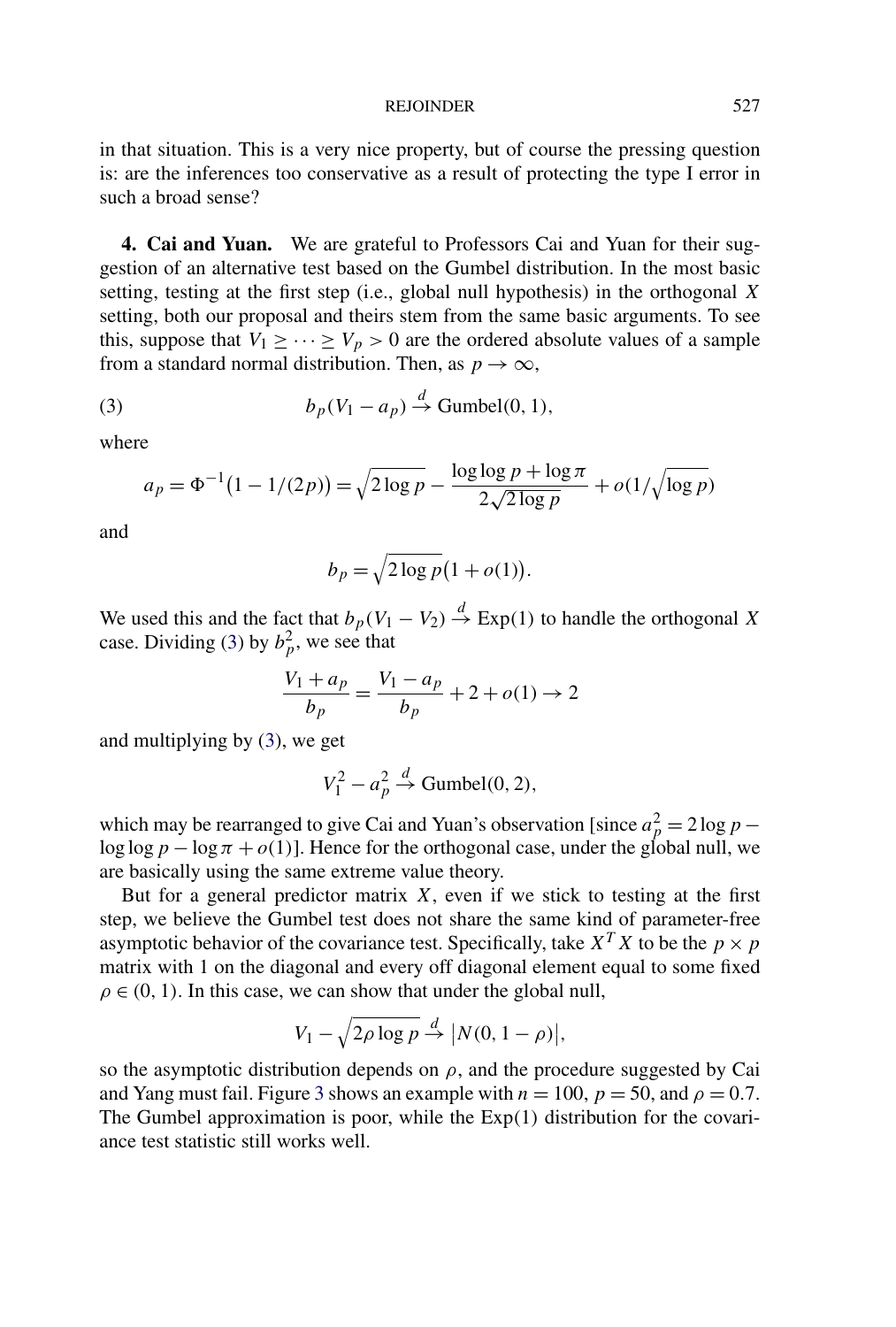<span id="page-10-0"></span>

FIG. 3. *Quantile–quantile of Gumbel test* (*left panel*) *and covariance test* (*right panel*) *with features having pairwise correlation* 0*.*7.

Another important point is that, for a general *X*, the test proposed by Cai and Yuan does not apply to the sequence of variables entered along the lasso path. Cai and Yuan assume that, given a current active set *A*, the variable *j* to be entered is that which maximizes the drop in residual sum of squares. (In their notation, the representation  $R_j = \max_{m \notin A} R_m$  is what allows them to derive the asymptotic Gumbel null distribution for their test.) While this is true at each lasso step in the orthogonal *X* case, it is certainly not true in the general *X* case. Meanwhile, for an arbitrary *X*, it is true in forward stepwise regression (by definition).

**5. Fan and Ke.** Professors Fan and Ke extend the covariance test and its null distribution to the SCAD and MCP penalties, in the orthogonal *X* case. This is very exciting. We wonder whether this can be extended to arbitrary *X*, and whether the spacing test [\[Taylor et al.](#page-13-0) [\(2014\)](#page-13-0)] can be similarly generalized.

Fan and Ke (and also Bühlmann, Meier and van de Geer) also study the important issue of the power of the covariance test, relative to the "RSSdrop" and "MaxCov" statistics. The discussants here have honed in on the worst case scenario for the covariance test, in which two predictors have large and equal coefficients. In this situation, the LARS algorithm takes only a short step after the first predictor has been entered, before entering the second predictor, and the hence the *p*-value for the first step is not very small. For this reason, better power can be achieved by constructing functions of more than one covariance test *p*-value, as illustrated by Figure 4 in the discussion of Fan and Ke. We note, however, that neither RSSdrop nor MaxCov have tractable null distributions in the general *X* case, and it is not even clear how to approximate these null distributions by simulation except in the global null setup. Power concerns were also part of the motivation for our development of the sequential tests in [Grazier G'Sell et al.](#page-13-0) [\(2013\)](#page-13-0). Also, it is worth mentioning that the framework of [Taylor et al.](#page-13-0) [\(2014\)](#page-13-0) actually allows for combinations of the knots  $\lambda_j$ ,  $j = 1, \ldots, k$  from the first *k* steps, so that we could form an exact test based on, for example,  $\sum_{j=1}^{k} \lambda_j$  is this was seen to have better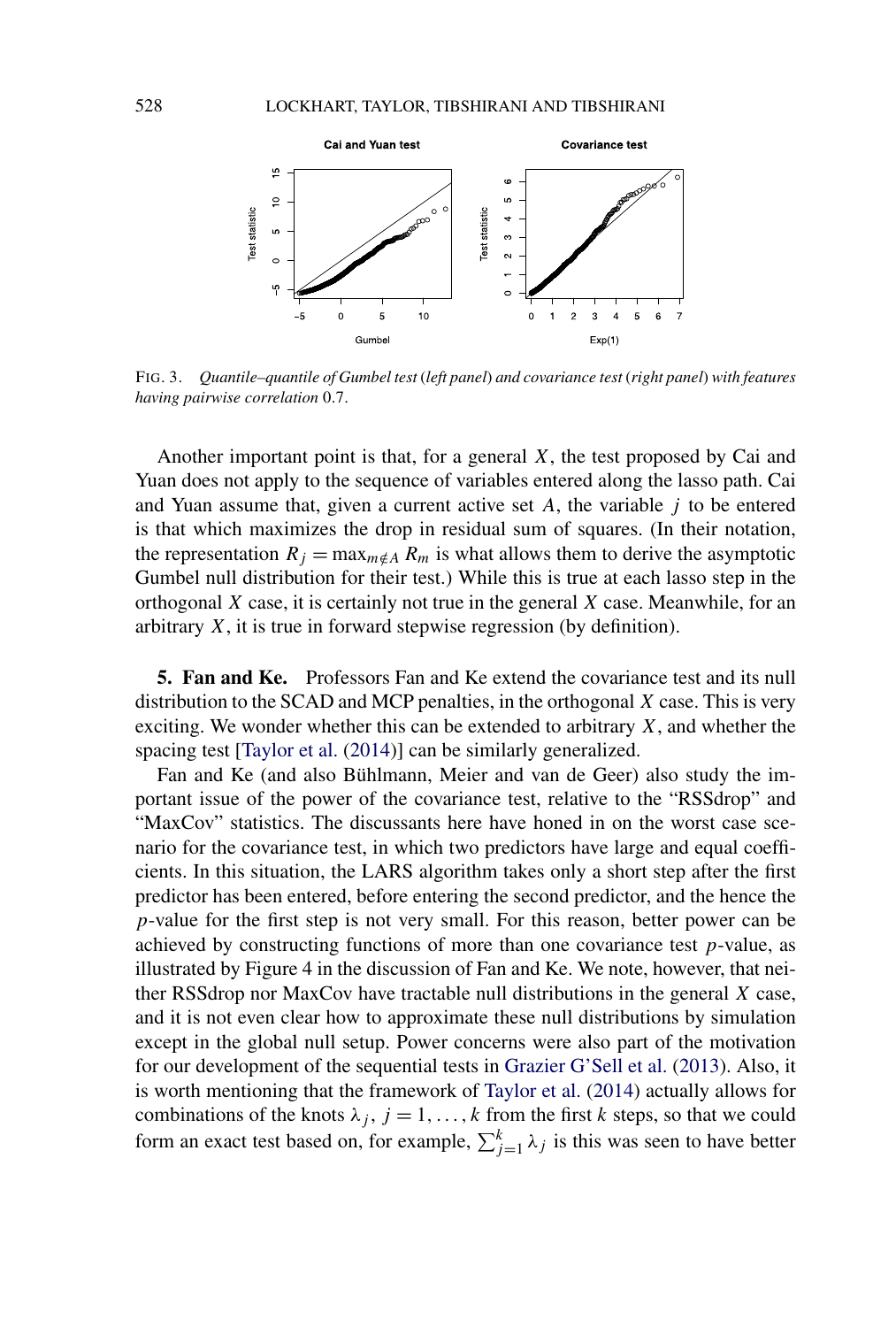power. Overall, the issue of the "most powerful sequential test" remains an open and important one.

Continuing on the topic of power, Fan and Ke (and again, Bühlmann et al.) raise asymptotic concerns. They suggest that power against coefficients on the order *O(n*−1*/*2*)* is desirable. A first clarification: if elements of *y* and the rows of *X* are generated by i.i.d. sampling, then the matrix  $X^T X$  grows like *n*; our standardization, in which  $X^T X$  has 1 in each diagonal entry, corresponds to multiplying  $\beta^*$ by  $\sqrt{n}$  in this i.i.d. sampling context. The rate  $O(n^{-1/2})$  mentioned then becomes *O(*1*)*. Power results will generally depend on *X*, and a complete discussion would be outside of the scope of this discussion, but some insight into what is possible or what is reasonable to expect may be gained by considering the orthogonal case. Consider now the problem of testing the global null against the alternative  $\beta_{j0}^* \neq 0$ and  $\beta_j^* = 0$  for all  $j \neq j_0$ , with  $j_0$  known. For  $|\beta_{j_0}^*| = \nu$ , fixed, we get nontrivial limiting power by rejecting if  $|U_{j_0}| = |X_{j_0}^T y| > z_{\alpha/2}$ , as usual. But realistically, *j*<sup>0</sup> will not be known and it will be sensible to ask about the average power over all  $j_0 \in \{1, ..., p\}$ . The problem of testing  $\beta^* = 0$  against the hypothesis that there is a unique  $j_0 \in \{1, ..., p\}$  for which  $\beta_{j_0}^* \neq 0$  is invariant under permutations of the entries in U. Let  $\mathcal{T}_p$  denote the class of all permutation invariant tests  $T(U)$ ; our test  $T_1$  and any other tests which are functions of the order statistics of  $U_i$ ,  $j = 1, \ldots, p$  are permutation invariant. Let  $B_p(v)$  be the set of  $\beta^*$  with exactly one nonzero entry satisfying  $|\beta_j^*| \leq \nu$ . We can prove that if  $\nu_p$  is any sequence of constants with

$$
\sqrt{2\log p} - \nu_p \to \infty,
$$

then

$$
\sup_{T \in \mathcal{T}_p, \beta^* \in B_p(v_p)} \left| \text{Power}(T, \beta^*) - \text{Level}(T) \right| \to 0.
$$

For tests which are not permutation invariant, we can prove

$$
\sup_{T,\beta^* \in B_p(\nu_p)} | \text{AveragePower}(T,\beta^*) - \text{Level}(T) | \to 0,
$$

where now AveragePower denotes, for a given  $\beta^* \in B_p(v_p)$ , the average over the *p* vectors obtained by permuting the entries of  $\beta^*$ . In other words, unless  $\beta^*$  has an entry on the order of  $\sqrt{2 \log p}$ , there is no permutation invariant way to distinguish the null from the alternative. On the other hand, if  $a_p =$  $\sqrt{2 \log p} - \log(\log p)/(2 \sqrt{2 \log p})$  and

$$
a_p(a_p - v_p) \to -\infty,
$$

then our test has limiting power 1 in this context. This  $\sqrt{2 \log p}$  rate, then, cannot be substantially improved in general. The same conclusion holds if  $B_p(v)$  is rebe substantially improved in general. The same conclusion notes if  $B_p(v)$  is re-<br>placed by the intersection of the  $O(1)$  ball  $\{\beta : |\beta||_2 \leq \Delta\}$  with  $\{\beta : |\bar{\beta}| \leq \varepsilon_p/\sqrt{p}\}$ .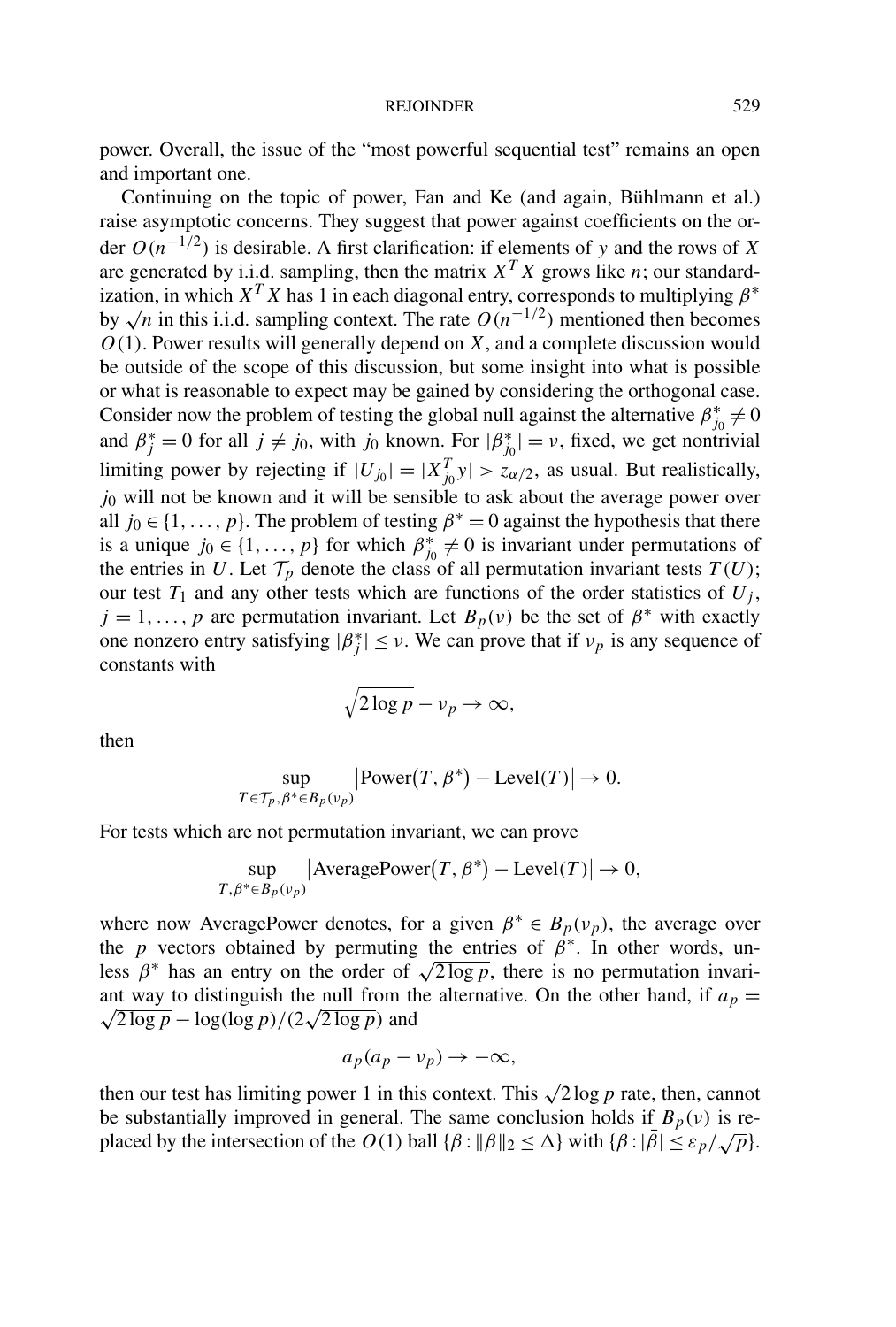Here  $\Delta$  is any fixed constant,  $\bar{\beta} = \sum_{j=1}^{p} \beta_j / p$ , and  $\varepsilon_p$  is any sequence shrinking to 0. Notice that if  $\beta^*$  in this set is known then using a likelihood ratio test against that alternative achieves nontrivial asymptotic power (provided  $\|\beta^*\|_2$  stays away from 0). If the permutation group is expanded to the signed permutation group, then the condition on  $\bar{\beta}$  may be deleted; natural procedures will have this added sign invariance in the orthogonal case.

**6. Lv and Zheng.** Professors Lv and Zheng explore extensions of these ideas to nonconvex objective functions, for example, a combination of Lasso and the SICA penalty. This is interesting but seems difficult, as even the computation of the global solution is infeasible in general. However, the existing asymptotic results for these methods suggest that inference tools might also prove to be tractable. Regarding the significance of each active predictor conditional on the set of all remaining active predictors: the spacing theory in [Taylor et al.](#page-13-0) [\(2014\)](#page-13-0) provides a method for doing this.

Lv and Zheng also suggest extra shrinkage, replacing  $\lambda_{k+1}$  in our, and their, test statistics by  $c\lambda_{k+1}$ , in the hopes that a better choice of  $c < 1$  will lead to an improved Exp*(*1*)* approximation. In knot form, this would look like

$$
C(A, s_A, j, s)\lambda_k(\lambda_k - c\lambda_{k+1}) = T_k + (1 - c)C(A, s_A, j, s)\lambda_k\lambda_{k+1}.
$$

Typically,  $\lambda_k$ ,  $\lambda_{k+1}$  are drifting to  $\infty$  with p, so the shrinkage factor c will have to be chosen carefully in order to control the second term above; it seems that  $c \rightarrow 1$ is needed whenever the limit of  $T_k$  is  $Exp(1)$ .

**7. Wasserman.** Professor Wasserman appropriately points out the stringency of assumptions made in our paper, assumptions that are common to much of the theoretical work on high-dimensional regression. We would like to reiterate that three of the offending assumptions in his list—that is, the assumptions that the true model is linear and is furthermore sparse, and that the predictors in *X* are weakly correlated—are not needed in the newer works of [Taylor et al.](#page-13-0) [\(2014\)](#page-13-0) and [Lee et al.](#page-13-0) [\(2013\)](#page-13-0). In general, though, we do agree that the rest of assumptions in his list (implying independent, normal, homoskedastic errors) are used for as a default starting point for theoretical analysis, but are certainly suspect in practice.

Wasserman outlines a model-free approach to inference in adaptive regression based on sample-splitting and the increase in predictive risk due to setting a coefficient to zero. The proposal is simple and natural, and we can appreciate model-free approaches that use sample splitting like this one. However, we worry about the loss in power due to splitting the data in half, especially when *n* is small relative to *p*. As he says, this may be the price to pay for added robustness to model misspecification. How steep is this price? It would be interesting to investigate, both theoretically or empirically, the precise power lost due to sample splitting. Also, we note that the random choice of splits will also influence the results, perhaps considerably. Therefore, one would need to take multiple random splits, and somehow combine the results at the end; but then the interpretation of the final "conditional"